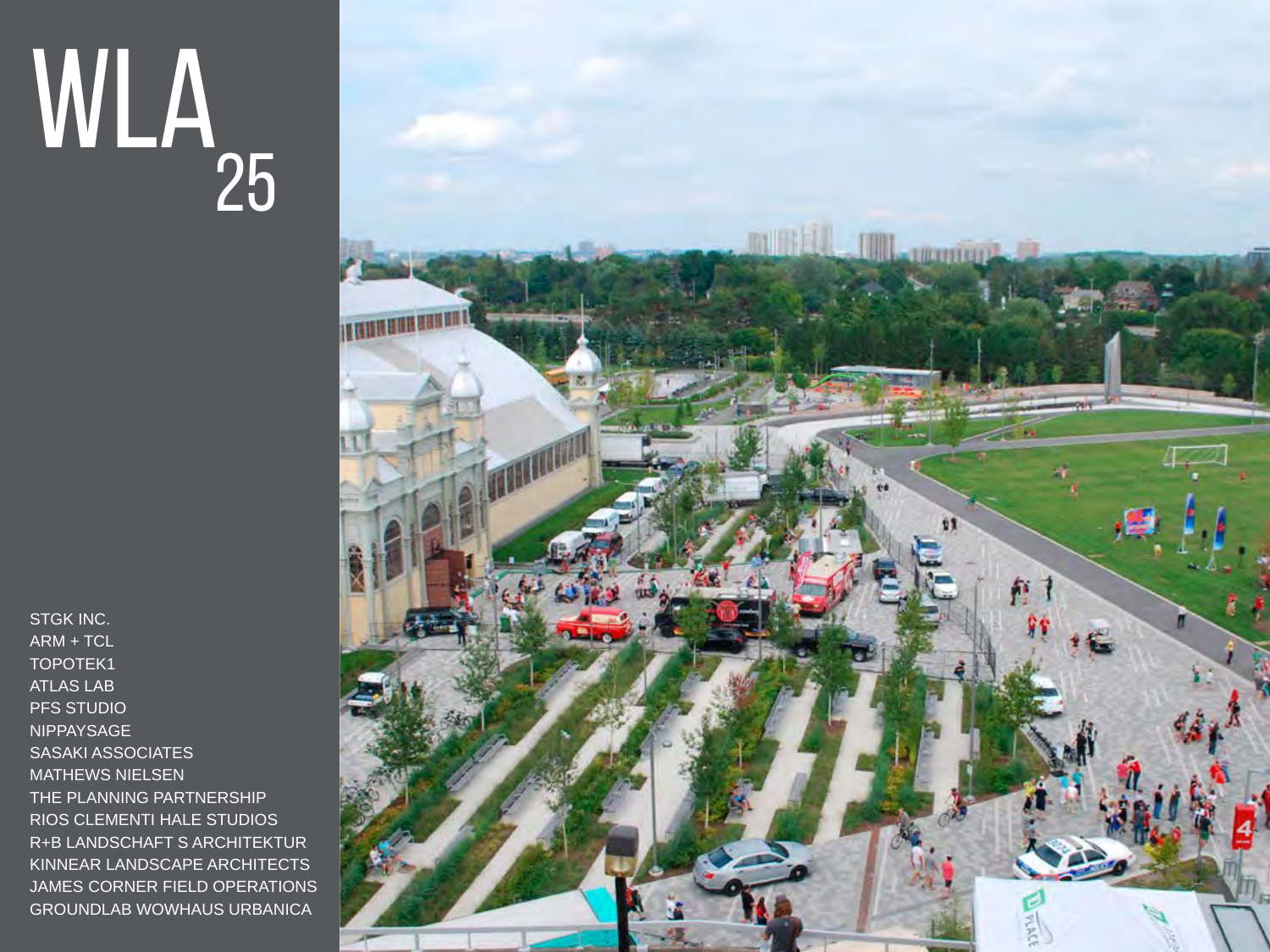INDUSTRY CITY COURTYARD MATHEWS NIELSEN

Π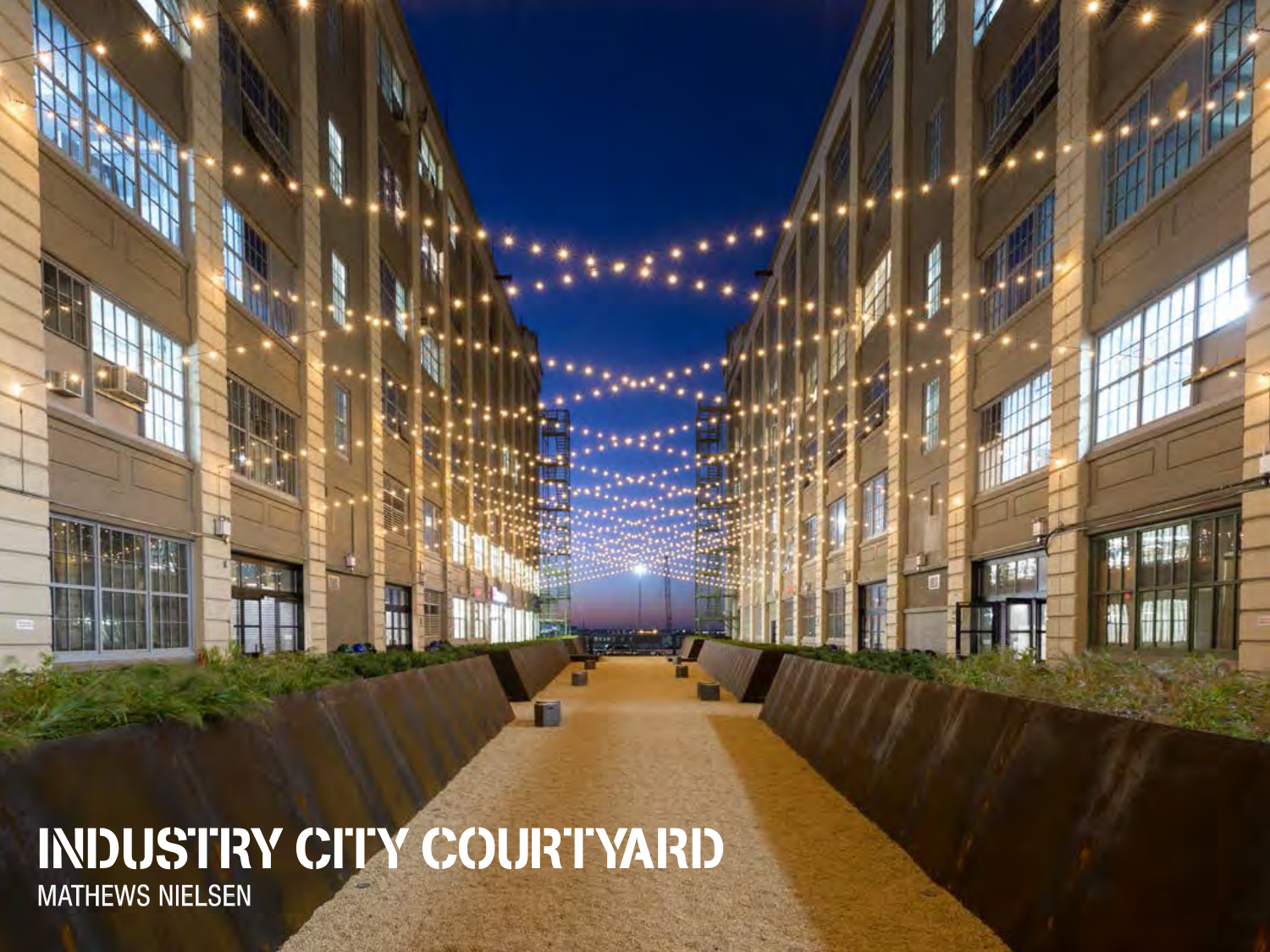

Industry City's emerging landscape now chosen based on the post-industrial context. industrial space. Enclosed on three sides by large mass and immensity of the overall space, includes "Vanishing Point," a 33,000sf courtyard designed to capture the scale and views within the 55' wide by 600' long post-6-story buildings, the west end of the courtyard is open towards the Gowanus Bay, where you can catch sunset views and a glimpse of the Statue of Liberty.

The building tenants consist of retail, design, and manufacturing companies; with many local start-ups and small businesses. Overall, there are ten buildings in the immediate complex with four seemingly identical courtyards. The buildings and courtyards are now linked by "Innovation Alley," a central pedestrian spine. The courtyard is a destination that offers respite for workers, customers, and the public. The design concept forces the perspective towards "Innovation Alley," so that when visitors arrive at the courtyard from the entrance along 2nd Avenue, the planter walls pull your eye towards the raised intersection at the center of "Innovation Alley" and the courtyard. The same play occurs from the east end of the courtyard where the planting design and trees pull toward this center, in a mirrored perspective.

The project budget called for the use of inexpensive materials intended for a 5-7 year lifespan. The schedule of the project from concept to construction was condensed into just 10 months. The materials were also

## INDUSTRY CITY COURTYARD MATHEWS NIELSEN

The softness of the ferns and fine texture of the planting palette were chosen to contrast the post-industrial context. To compliment the the plantings are laid out in large directional swaths and the palette consists of monotone greens. The form of the columnar maple trees was selected to play off of the repetition of the building columns as well as the industrial smoke stacks and ventilation pipe remnants. The tree species was chosen for the beautiful red fall color that will inevitably complement the weathering steel forms in the courtyard.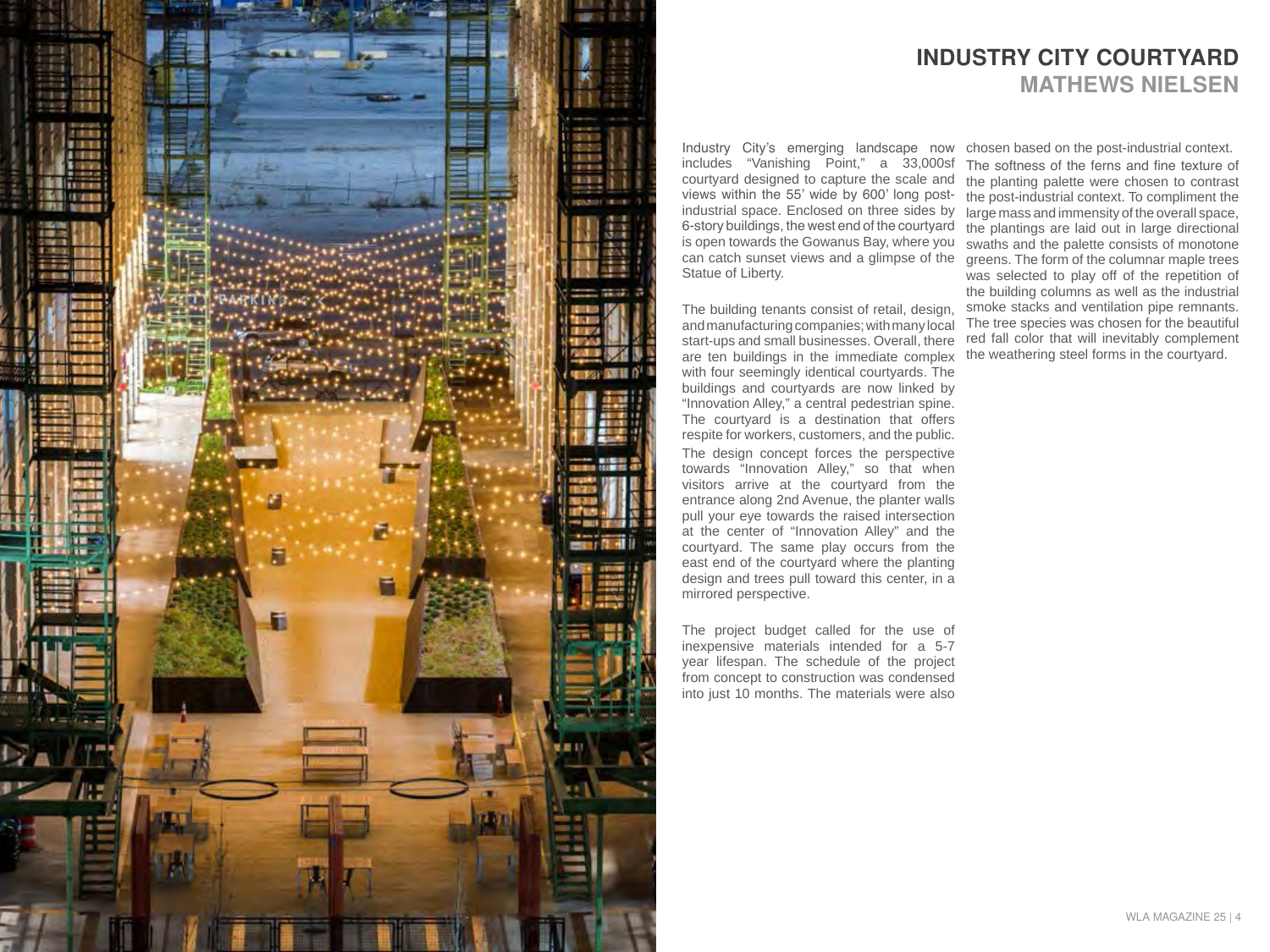The materials were also chosen based on the post-industrial context.

W

 $\mathbf{5}$